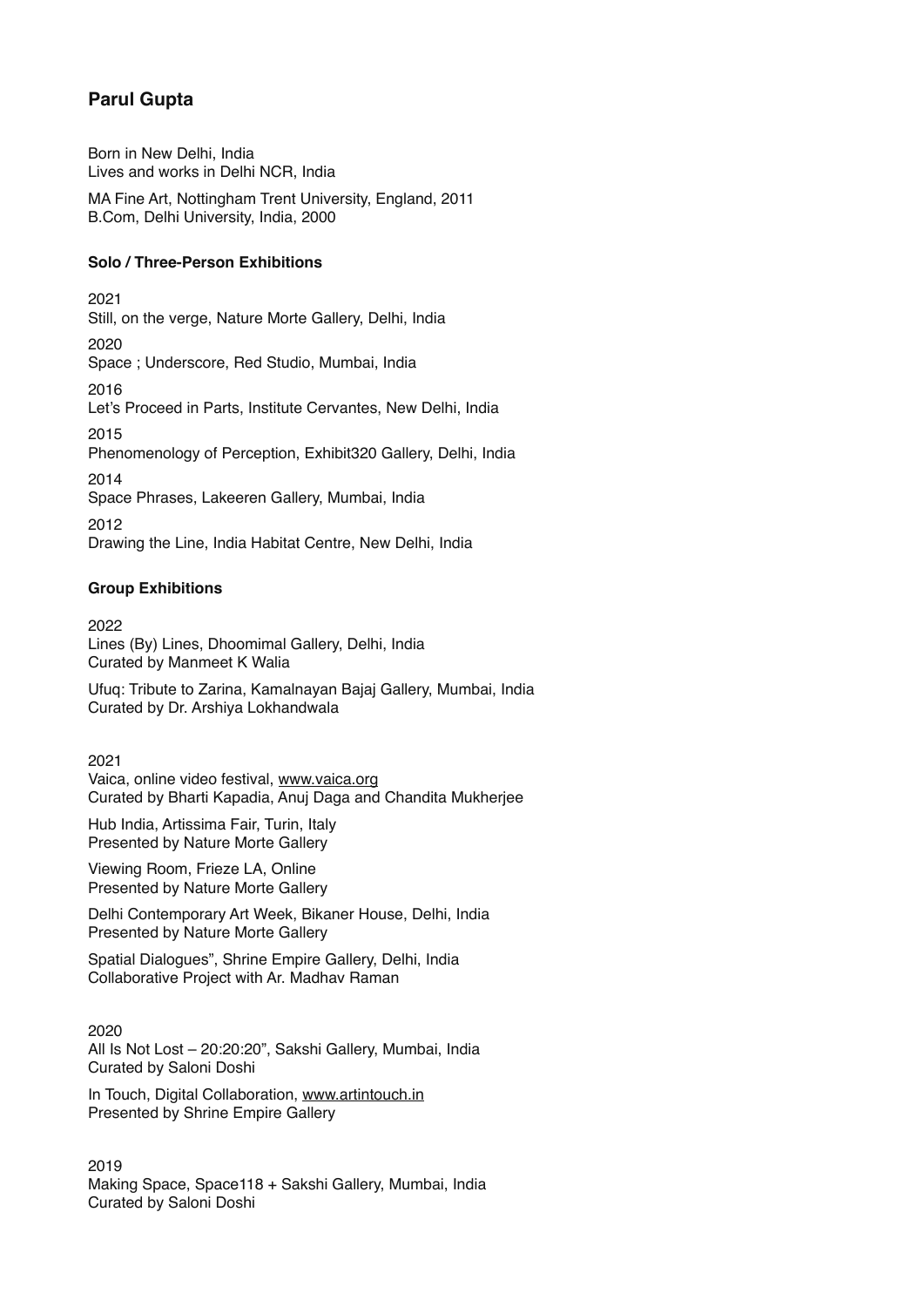Delhi Contemporary Art Week, Visual Arts Gallery, Delhi, India Presented by Shrine Empire Gallery

Shadow Lines, Shrine Empire Gallery, Delhi, India Curated by Meera Menezes

Distilled Blueprints, Spacestudio, Baroda, India Curated by Veerangana Solanki

2018 Delhi Contemporary Art Week, Visual Arts Gallery, Delhi, India Presented by Exhibit320 Gallery

India art Fair, Delhi, India Presented by Exhibit320 Gallery

When is Space?, Jawahar Kala Kendra, Jaipur, India Curated by Prasad Shetty & Rupali Gupte

2017 Delhi Contemporary Art Week, Delhi, India Presented by Exhibit320 Gallery

Project with Hemant SK, India Art Fair 2017, Delhi, India Presented by Exhibit320 Gallery

2016 Abstract chronicles, Gallery OED, Kochi, India Curated by Girish Shahane

Art Dubai, Dubai, UAE Presented by Lakeeren Gallery

India art Fair, Delhi, India Presented by Exhibit320 Gallery

2015 India Art Fair, Delhi, India Presented by Lakeeren Gallery

Grounded, Garden of Five Senses, Delhi, India Curated by Kanika Anand

2014 Deep (Skin) Skin Deep, Art Chennai, Chennai, India Curated by Mayank Mansingh Kaul

2013 Peers Share, Khoj International Artist Association, Delhi, India

August Exhibition, Project Jan-Path, New Delhi, India Curated by Reha Sodhi

2012 Lateral, April, Kona Alternative Space, Delhi, India Curated by Heidi Fitchner

Sarai Reader 09, Devi Art Foundation, Gurgaon, India Curated by Raqs Media Collective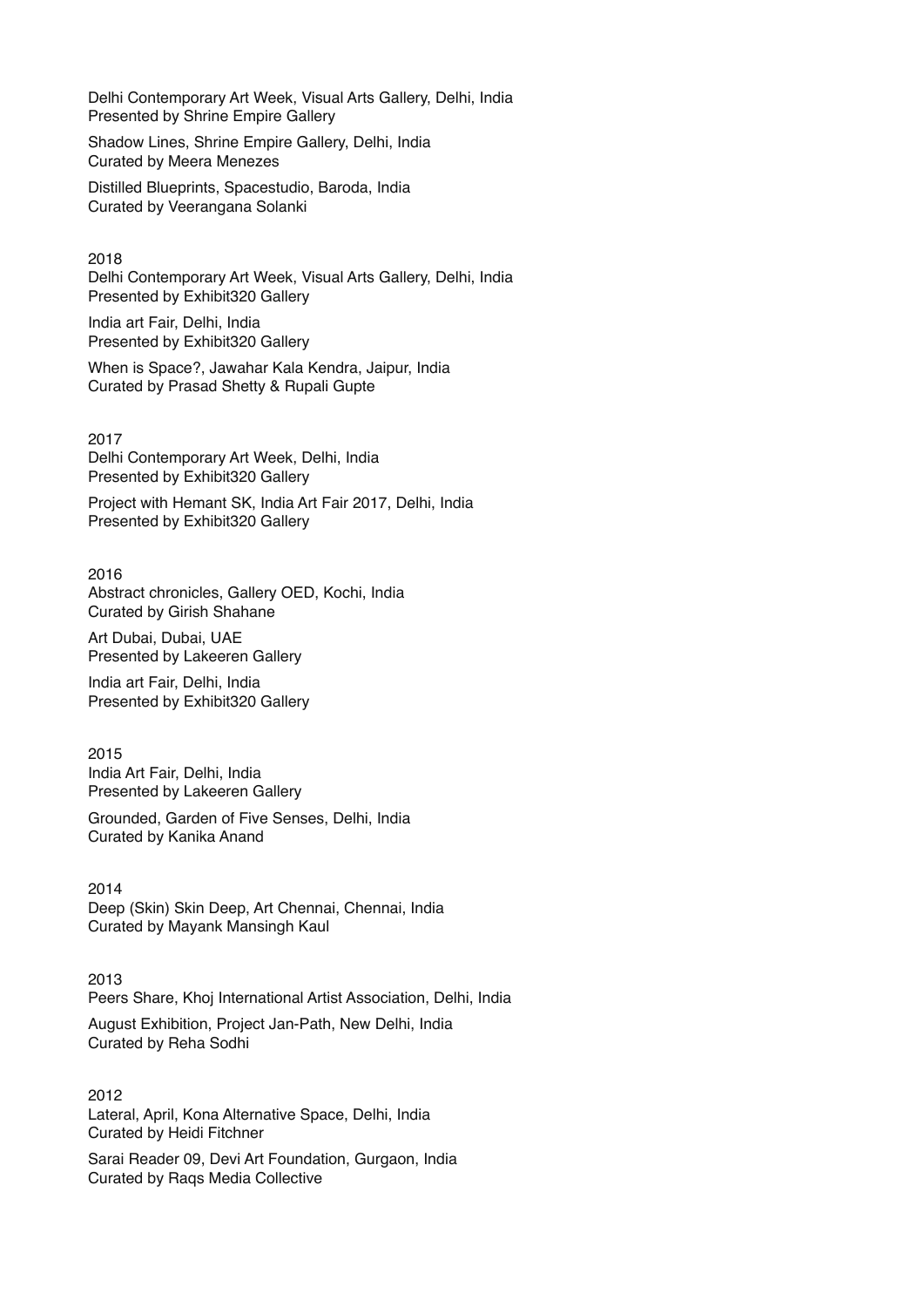2011 Viewer Gallery, London, England MA Degree Show, Nottingham Trent University, Nottingham, England

#### **Residencies / Projects**

2017 Artist Residency, Gallery Syster, Lulea, Sweden Funded by IASPIS

Artist Residency, Goa, India Invited by Khoj International Artist Association

2016 Project Artist Process, 1after320 space, New Delhi, India Invited by Exhibit320 gallery and Meenakshi Thirukode

2013 Studio Residency, Space 118, Mumbai, India

#### **Awards / Commissions**

2019 Shergil Sundaram Installation Art Award, Delhi, India Shortlisted Drawing Installation, Devi Art Foundation, Delhi, India Commission

2018 Site Specific, Number8, Noida, India Commission

#### **Presentations / Talks**

2022 Forest of Imagination, School of Environment & Architecture (SEA), Mumbai, India Online Conference

2020 Light & Architecture, Jindal School of Art & Architecture Online talk with Manav Bhargava moderated by Sarover Zaidi

2018 Inhabitations, When is Space?, Jawahar Kala Kendra , Jaipur, India **Conference** 

2017 Gallery Syster, Lulea, Sweden Presentation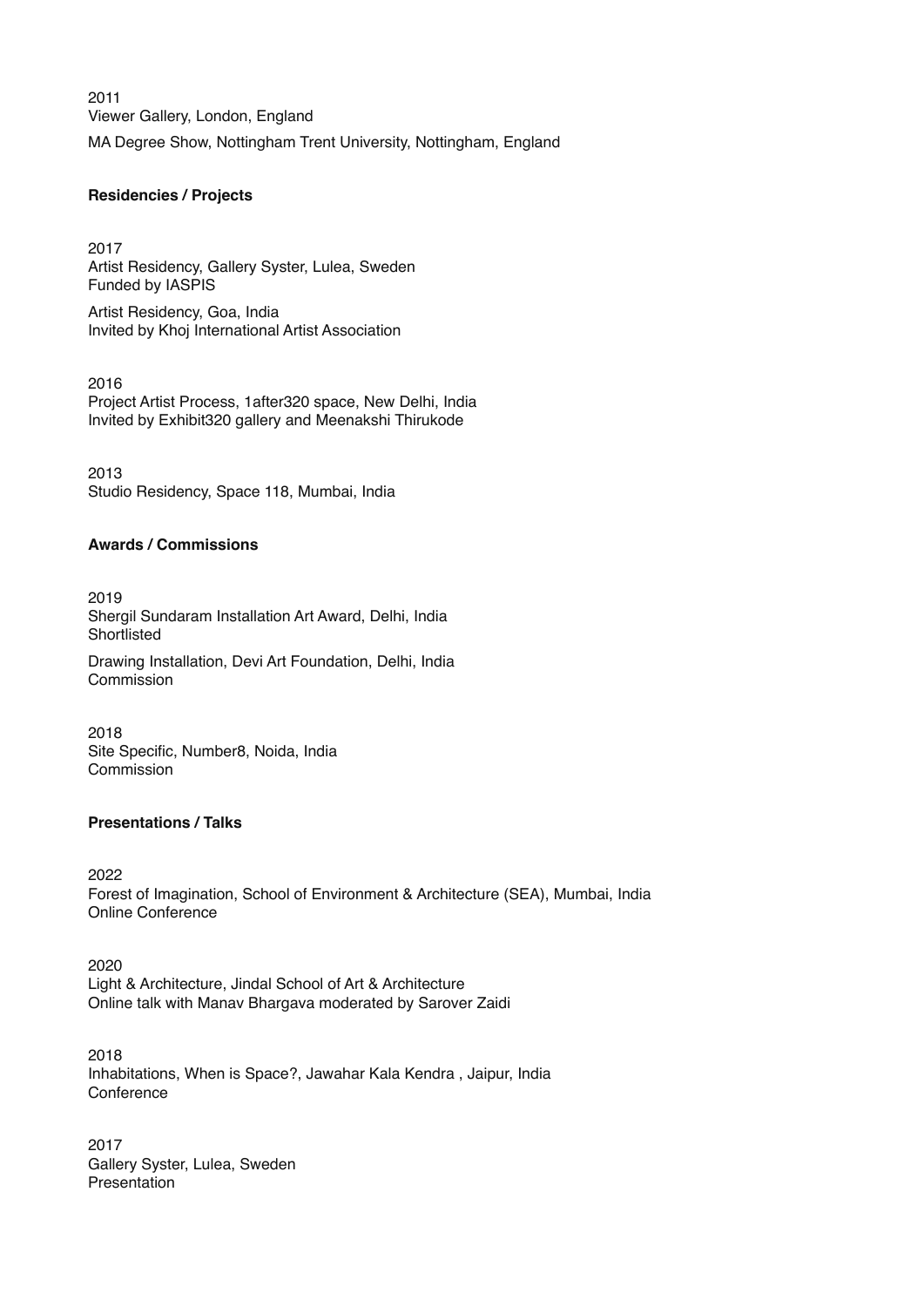2015 Braunschweig University, Germany, Invited by Ivana Franke & Tomas Saraceno Presentation

### **Publications**

2020 Unseen Art, Stir World, [www.stirworld.com](https://www.stirworld.com/) With Dilpreet Bhullar

2019

Dancers on a Shaking Bridge, FUKT Magazine for Contemporary Drawing, System Issue #18 In Conversation with Shveta Sarda

2017

The Poetics of Absence and Presence in Parul Gupta's Art: A Case for Revisiting Theories and Histories of Abstraction, Field Review: South Asia, Asia Contemporary Art Week [http://www.acaw.info/?page\\_id=28482](http://www.acaw.info/?page_id=28482) By Somak Ghoshal

2016

In Focus: Abstraction, Edited by Geeta Kapur and Jyotindra Jain, Marg Publication Volume 68 Written by Meenakshi Thirukode

2014

Drawing Proposal – Drawing with Community, Common Grounds – Insert 2014 Project Proposal with Gagandeep Singh

## **Press**

2021

Pare, Blur and Vibrate, Art India Publication: Volume 25 Issue 1 Review by Meera Menezes

In Parul Gupta's Square, The Hindu Review by Georgina Maddox

Artists, architects and artisans come together for a show on ideas and scale, Architecture and Design Review by Shaikh Ayaz

2020

Artist Parul Gupta's exhibit at the reD studio uses lines to break boundaries in art, Vogue India By Mihika Aggarwal

Delhi-based Parul Gupta's second solo show in the city is inspired by architectural spaces, Mumbai Mirror By Reema Gehi

Saloni Doshi shares the top 10 artists, Elle Decor By Anamika Butalia

2019

Shrine Empire's new group show experiments with light, line and liminality, Architecture And Design By Georgina Maddox